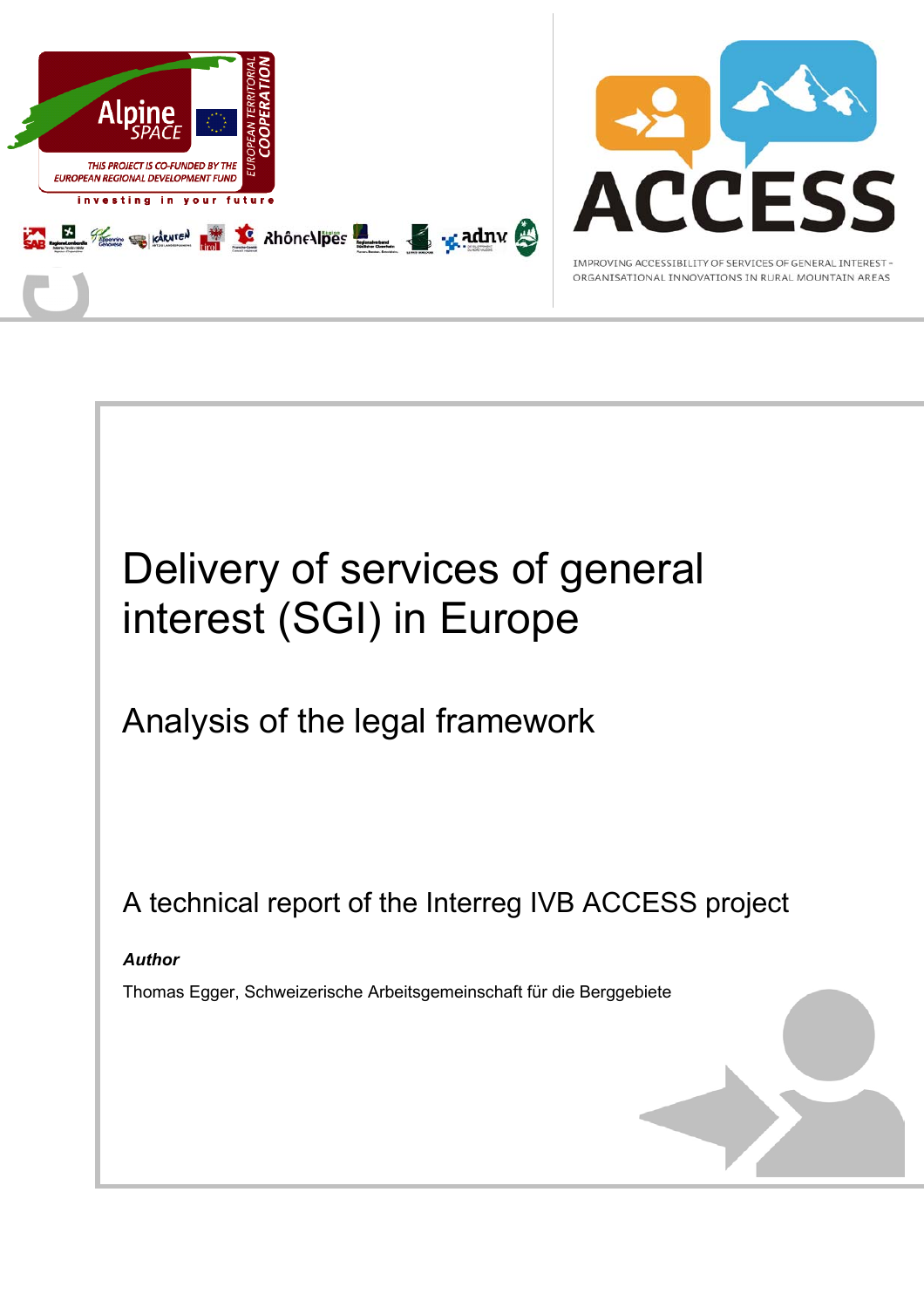# **1. Overview on the actual legal framework in the EU**

The legal framework has a huge influence on the provision of SGI. The legal framework can either hinder or encourage the provision of SGI.

When speaking about the legal framework, one has to consider, that services are regulated at different hierarchical levels. Postal and telecom services are e.g. regulated at EU-level and then adapted on national level. SGI in the health and education sector are mostly regulated at subnational (regional) level. Some services like primary schools or waste treatment can even be regulated at municipal level. This leads to questions of governance, which will be further developed later.

On European level, the discussion about SGI is rather recent. The EU published its green paper on SGI in 2003 (COM(2003)270). In 2004 followed a white paper on SGI (COM(2004)374). In 2007 was published a communication dedicated especially to social services (COM(2007)725). A new package on SGI was announced for 2011.

With the entering into force of the Lisbon Treaty on  $1<sup>st</sup>$  December 2009 for the first time the protocol no 26 introduces the notion of services of general interest in primary EU law whereas the previous EU Treaty only referred to services of economic interest.

### *THE HIGH CONTRACTING PARTIES,*

*WISHING to emphasise the importance of services of general interest,* 

*HAVE AGREED UPON the following interpretative provisions, which shall be annexed to the Treaty on European Union and to the Treaty on the Functioning of the European Union:* 

*Article 1* 

*The shared values of the Union in respect of services of general economic interest within the meaning of Article 14 of the Treaty on the Functioning of the European Union include in particular:* 

- *the essential role and the wide discretion of national, regional and local authorities in providing, commissioning and organising services of general interest as closely as possible to the needs of the users*
- *the diversity between various services of general economic interest and the differences in the needs and preferences of users that may result from different geographical, social or cultural situations;*
- *a high level of quality, safety and affordability, equal treatment and the promotion of universal access and of user rights*

*Article 2* 

*The provisions of the Treaties do not affect in any way the competence of Member States to provide, commission and organise non-economic services of general interest.* 

This protocol provides a coherent framework that will guide EU action and services as a reference for all levels of governance. By clarifying the principles and setting out the common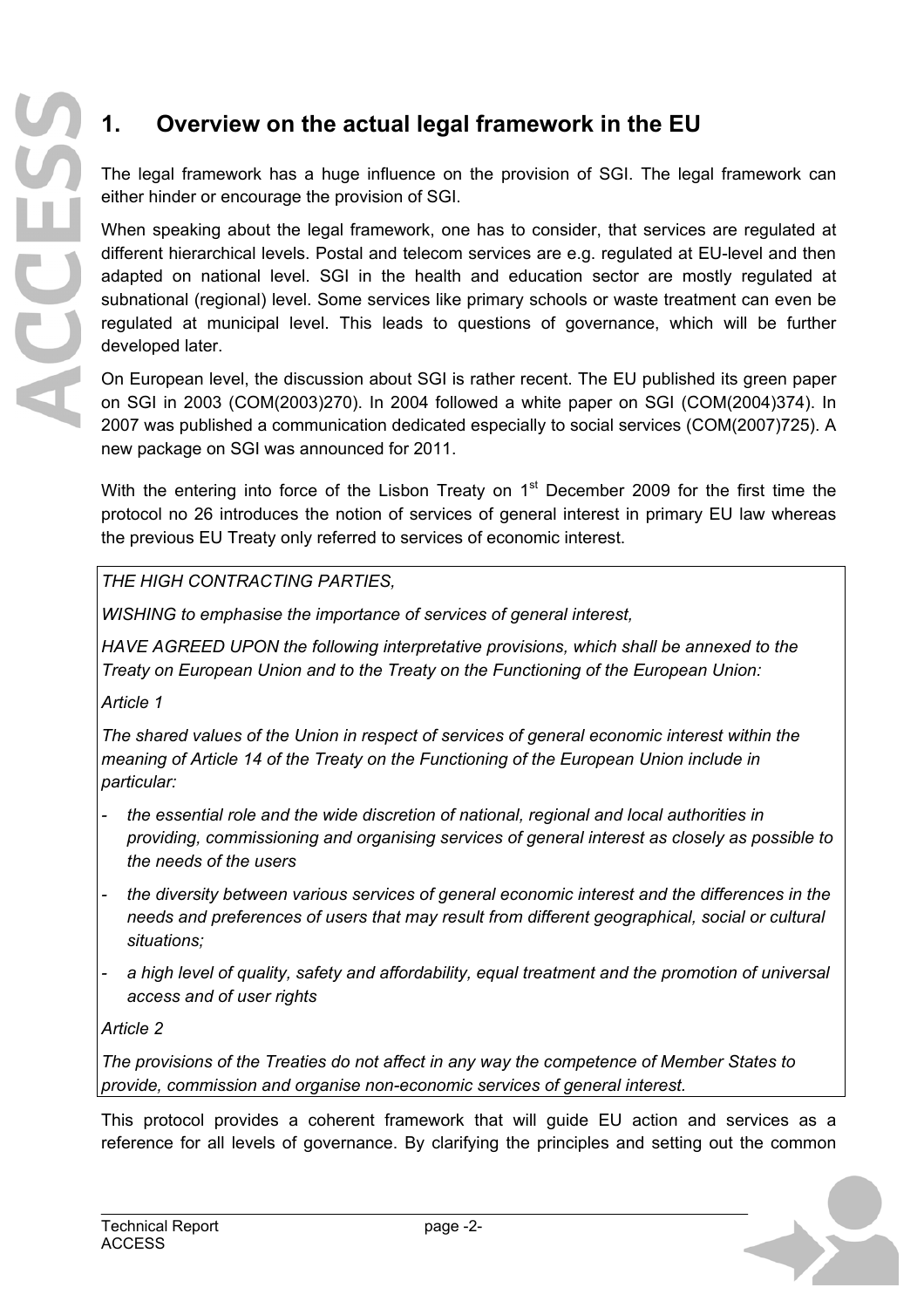values underpinning EU policies it gives visibility, transparency and clarity to the EU approach applicable to Services of General Interest.

Specifically highlighted should be the mentioning "ensuring equal treatment and the promotion of universal access" in article 1 of the protocol. This is further explained in the EC communication "A single market for 21<sup>st</sup> century Europe":

*"Access to SGEI is recognised as a right in the EU Charter on Fundamental Rights (…) Where an EU sector specific rule is based on the concept of universal service, it should establish the right of everyone to access certain services considered as essential and impose obligations on service providers to offer defines services according to specific conditions, including territorial coverage and at an affordable price. Universal service provides for a minimum set of rights and obligations, which as a general rule can be further developed at national level. It is a dynamic concept, which needs to be updated regularly sector by sector. Promoting access throughout the territory of the Union is essential for the promotion of territorial cohesion in the EU, as mentioned above in the case of social services. Territories with a geographic or natural handicap such as (…) mountains (…), often face challenges in terms of access to services of general interest, due to the remoteness from major markets or the increased cost for connection. These specific needs must be taken into account."* 

The EU Commission abandoned its idea of developing a single universal definition for the content of services of general interest. Still, EU legislation on SGI does include a number of elements that are common to the different sectors. The EU Commission pleads for consideration of these notions as the foundation for the definition of a Community concept for SGI (White Paper, 2004). These are:

#### Universal service

This concept was introduced to ensure that certain services are made available at a specified level of quality to all consumers and users throughout the territory of a Member State, independently of geographical location, and, in the light of specific national conditions, at an affordable price. These requirements are in the general interest. It has been developed in particular for some of the network industries to ensure that in a liberalised market, every individual has access to the service at an affordable price and that service quality is maintained and, where necessary, improved (Green Paper, 2003).

Universal service is a dynamic concept adjusting to citizens' evolving environment and needs. It is also a flexible concept adhering to the principle of subsidiarity for the Member States (Green Paper, 2003).

#### **Continuity**

A number of services of general interest are characterised by a continuity requirement, i.e. the provider of the service is obliged to ensure that the service is provided without interruption. Worth pointing out is that the requirement of ensuring a continuous service is not consistently addressed in sector-specific Community legislation. Indeed, depending on the sectors, Member States are sometimes free to decide whether this obligation exists or not (Green Paper, 2003).

#### **Service Quality**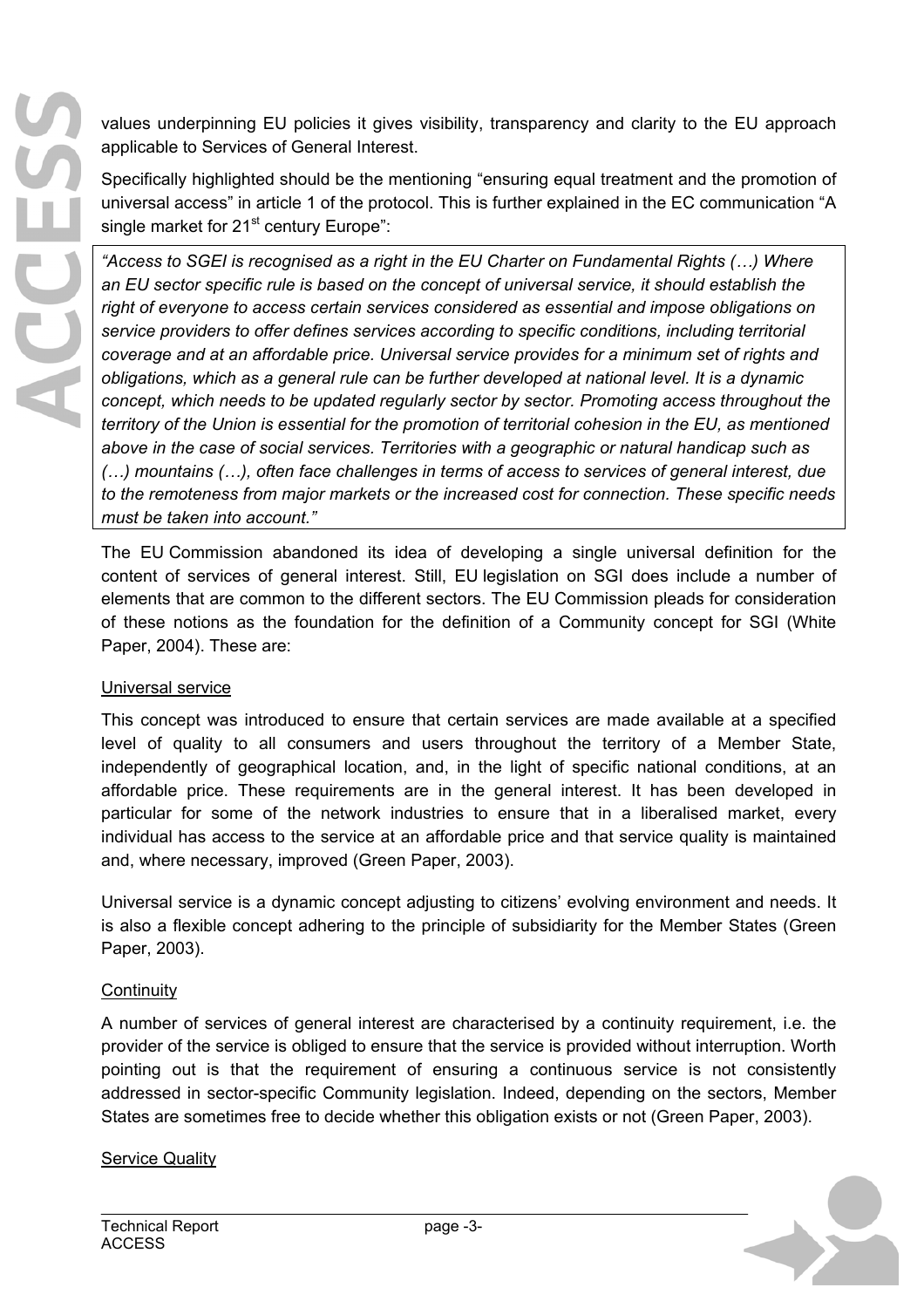The definition, monitoring and enforcement of quality requirements by public authorities are key elements in the regulation of SGI. In the sectors that have been liberalised, it is generally up to the Member States to define quality levels although in some cases quality standards are defined in Community legislation. These include, for instance, safety regulations, the correctness and transparency of billing, etc. The most developed regulation of quality at Community level can be found in the legislation on postal services and on electronic communications services (Green Paper, 2003).

## Affordability

This concept was originally developed in the context of the regulation of telecommunications services and then extended to postal services. It requires SGEI to be offered at an affordable price in order to be accessible for everybody. This principle contributes to economic and social cohesion within the Member States (Green Paper, 2003).

### User and Consumer Protection

These horizontal consumer protection rules apply to SGI as in other sectors of the economy. However, because of the particular economic and social importance of these services, specific measures have been adopted in sectoral Community legislation. Such specific measures are set out in a number of sectors including electronic communications, postal services, energy, transport and broadcasting. The EU Commission also stressed the need to address citizens' concerns that are of a wider nature (e.g. the environment), to consider the specific needs of certain categories of the population (e.g. handicapped people) and to ensure complete territorial coverage of essential services in remote areas.

#### Other Specific Obligations

Other sectoral obligations may complement the five above including safety and security, security of supply (sustainable long-term provision), network access and interconnectivity (meeting competition policy and internal market objectives) and media pluralism (to protect the freedom of expression) (Green Paper, 2003).

#### Financing

Many services of general interest cannot be viably provided on the basis of market mechanisms alone and specific arrangements are necessary in order to ensure the financial equilibrium of the provider. Currently, it is for the Member States to ensure the financing of services of general interest and to calculate the extra cost of the provision of such services. In some cases, the Community may contribute by way of co-financing to the funding of specific projects (Green Paper, 2003).

Depending on historical traditions and the specific characteristics of the services concerned, Member States apply different financing mechanisms including:

- Direct financial support through the State budget (subsidies, tax reductions, etc.);
- Special or exclusive rights (e.g. a legal monopoly);
- Contributions by market participants (e.g. through a universal service fund);
- Tariff averaging (e.g. a uniform country-wide tariff despite local differences);
- Solidarity-based financing (e.g. social security contributions) (Green Paper, 2003).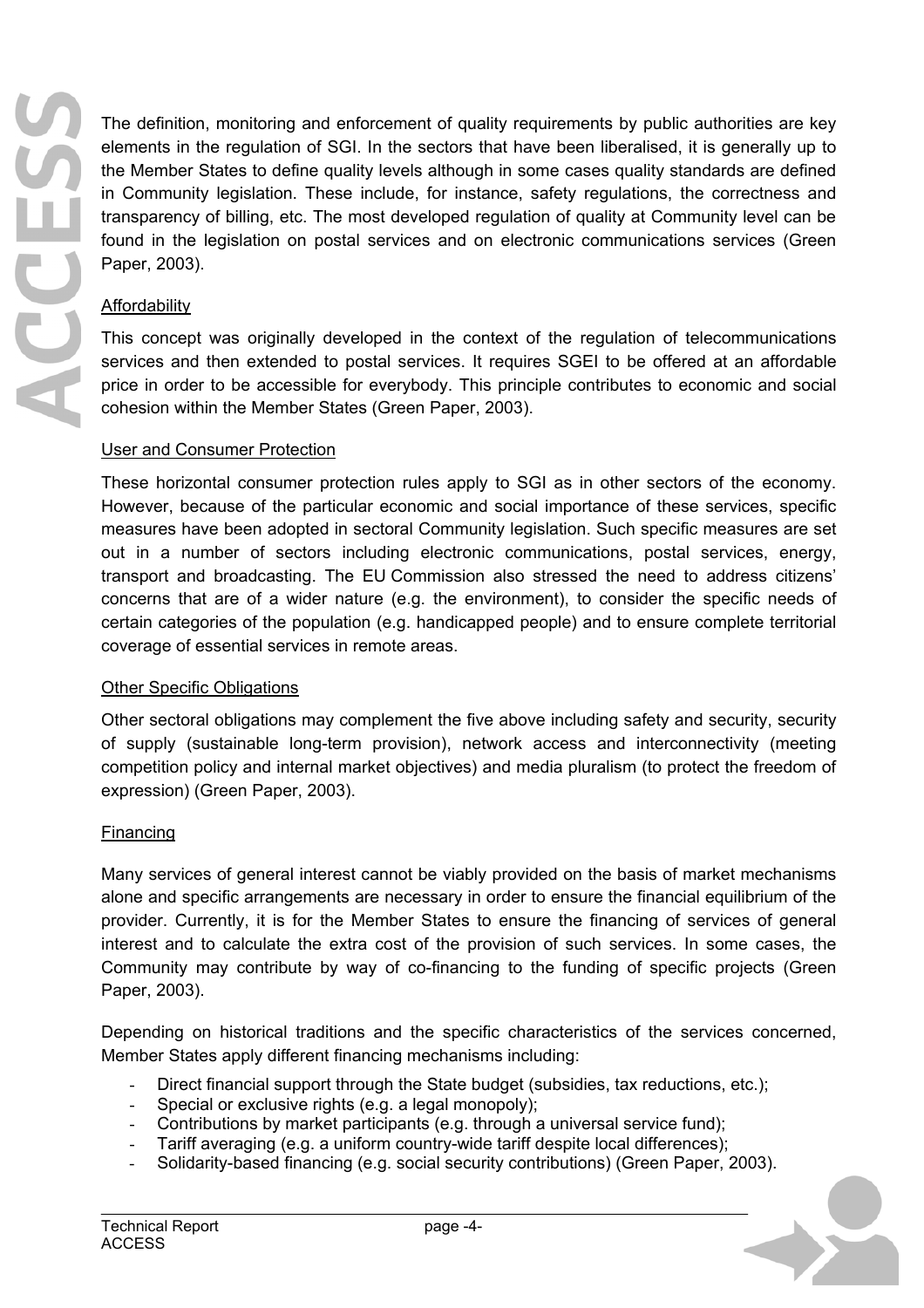Whilst different forms of financing continue to co-exist, a clear trend has developed toward progressive withdrawal of exclusive rights and opening of markets to new entrants and other forms of financial support have developed such as the creation of specific funds financed by market participants or direct public funding through the budget (the latter being the least distorting form of funding). These forms of financing have made the cost of providing SGI and the underlying political choices more transparent (Green Paper, 2003).

The Member States are generally free to choose which system is most appropriate in their case provided that it does not unduly distort the functioning of the Single Market. State aid rules only prohibit overcompensation.

DG Competition of the EU Commission published the Community Framework for State Aid in the Form of Public Service Compensation in July 2005<sup>1</sup>. This document sets out the framework for identifying "genuine" SGEI, which Member States have a wide margin of discretion to do; it also stipulates that the Member States have to develop an instrument specifying the public service obligations and the methods of calculating compensation. The Community Framework addresses the issue of the amount of compensation and the notion of overcompensation. It further mentions that the Framework applies without prejudice to the more restrictive provisions of sectoral Community legislation and measures (DGCOMP/I1/D(2005)179).

This Community Framework follows from an EU Commission Report (COM(2002)636 final) mentioning three rulings that will become EU case law, one of which is especially notorious: the so-called Altmark Trans GmbH ruling. At the time of this report (2002), the EU Commission namely regretted the absence of a definition of SGEI and the extent of Member State freedom in relation to the scope of Community State aid rules, etc. Since then, the EU Commission has undertaken major clarification work.



<sup>&</sup>lt;sup>1</sup> Visit http://ec.europa.eu/employment\_social/social\_protection/questionnaire\_en.htm.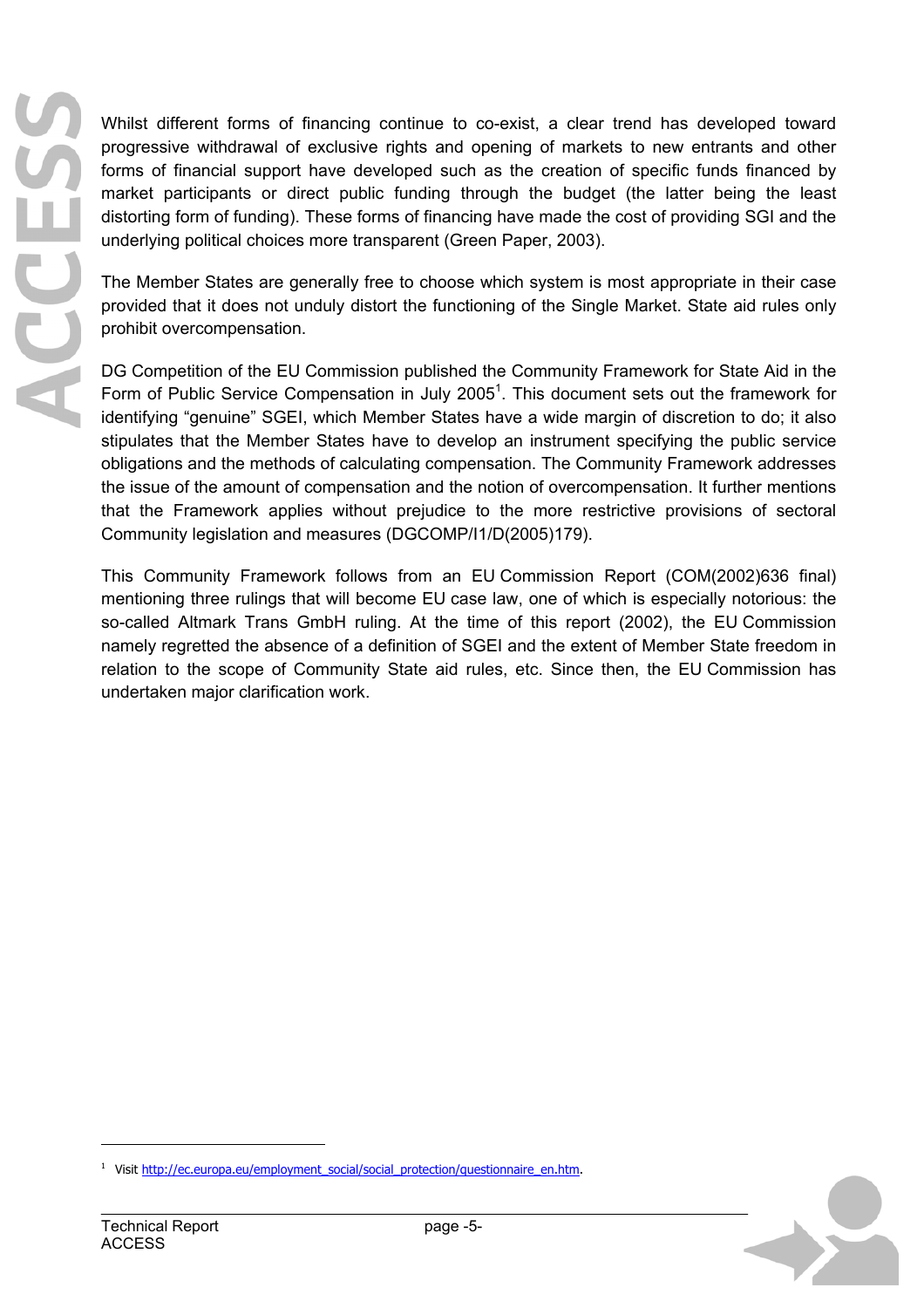# **2. Sectoral analysis of the legal framework**

Within ACCESS, the legal framework for telecom, post, public transport, health and daily needs has been analysed for Austria, France, Germany, Italy, Slovenia and Switzerland. The key findings per sector are given below.

## **2.1. Telecom services**

In the EU, telecom services are fully liberalized. The universal services obligation concerns mainly the access to fixed phone installations. Austria has added a "functional internet-access" to the universal services without specifying what is meant with this. Switzerland has added broadband access to the universal services and specifies in an ordinance that this means min. 600 kB/s download capacity. Swisscom as the owner of the universal services concession must provide these services all over the country and to each household. The technology is not prescribed. This aspect is very important. Fibre optics provide a high bandwidth over long distances. But to equip every house with this (Fibre to the home - FTTH) is very costly. So other technologies like LTE (Long term evolution) or satellite communications might be more appropriate, especially in remote rural areas. All countries have foreseen the installation of a compensation fund in case the universal service provision would be in deficit. This fund would be fed by all service providers. Until now, not any country has put this into practise. The compensation fund will anyhow not be appropriate to finance the roll out of larger bandwidths.

The regulation authorities are independent from governments and from service providers. In some cases, they can make ex ante regulations. The role of regulation authorities in network infrastructures is very important. The owners of infrastructures need clear framework conditions. An unclear or erratic regulation will lead to uncertainties in investments and thus reduce considerably the willingness to invest in infrastructures. Regulation can thus hamper the rollout of infrastructures and the provision of services. This happened e.g. with the rollout of fibre optics in the USA. The regulation had to be changed after it was realized that it was too inhibitive for investments. In most cases, this affects rural areas, as urban areas are more attractive for the market.

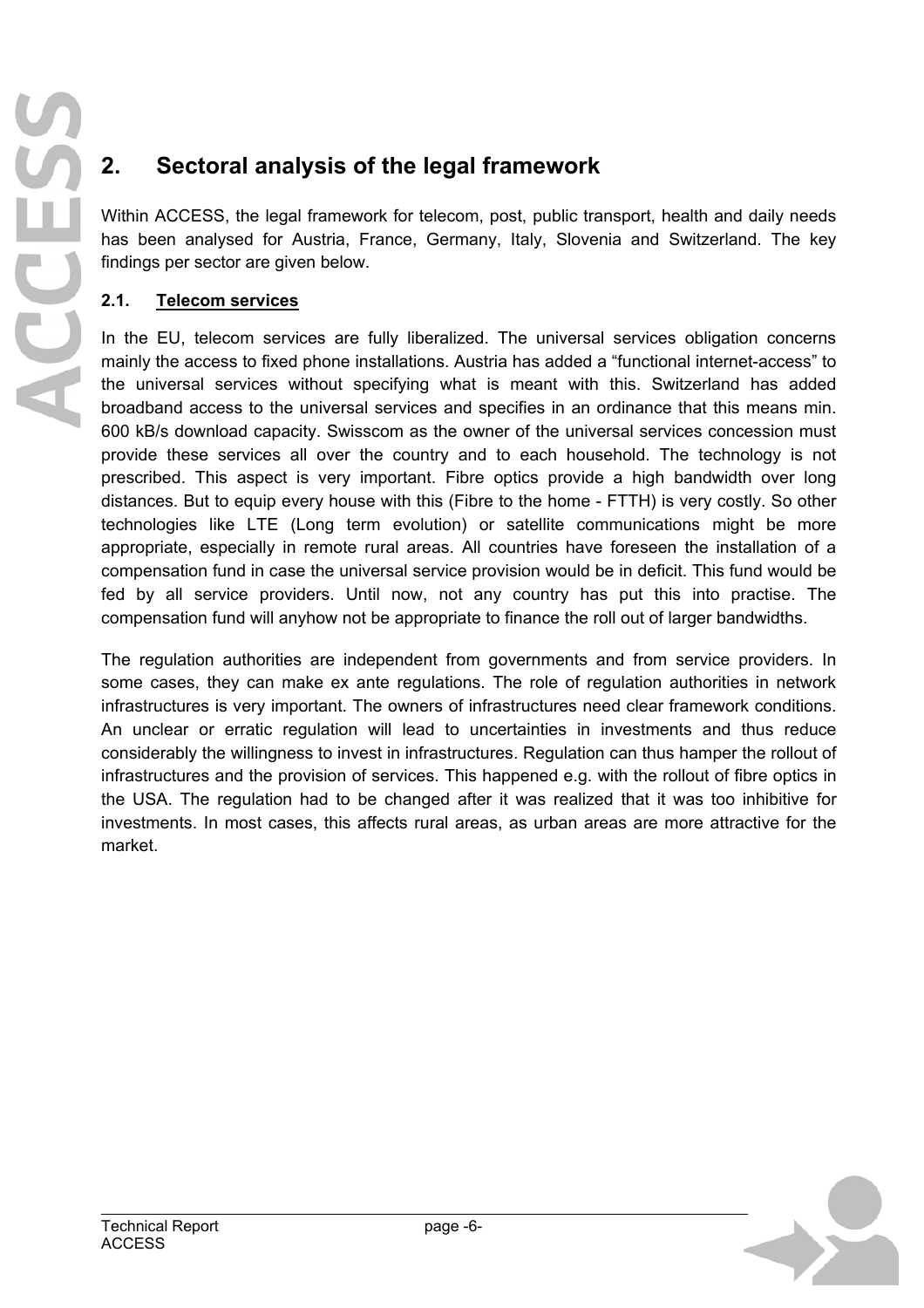| HU | <b>Country</b> | Universal services obligation                                                                                                                                                                                | <b>Financial</b><br>mechanism                                                                               | Unbundling /<br>access to<br>networks                                          | <b>Regulation</b><br>authority                                                                            | <b>Legal basis</b>                                                        |
|----|----------------|--------------------------------------------------------------------------------------------------------------------------------------------------------------------------------------------------------------|-------------------------------------------------------------------------------------------------------------|--------------------------------------------------------------------------------|-----------------------------------------------------------------------------------------------------------|---------------------------------------------------------------------------|
|    | EU             | Access to telecom-network,<br>Access to public phone indexes,<br>Access to public information service<br>Phone cells all over the territory<br>Access to emergency services<br>Services for disabled persons | Compensation<br>mechanism or fund                                                                           | Full unbundling                                                                | The regulation<br>authority must be<br>independent. The<br>EU does not allow<br>"regulatory<br>holidays". | Directive 96/19/EC                                                        |
|    | Austria        | $\bullet$ As EU +<br>• Functional internet-access                                                                                                                                                            | Compensation for<br>uncovered costs<br>financed by a tax to<br>be paid by the<br>other service<br>providers | Full access to<br>incumbent's network<br>but not to the broad-<br>band-network | Rundfunk und Tele-<br>kom Regulierungs<br>GmbH                                                            | Law on<br>telecommunication<br>2003                                       |
|    | France         | $\bullet$ As EU                                                                                                                                                                                              | Compensation fund<br>financed by all<br>service providers                                                   | Full access<br>including fast<br>bitstream.                                    |                                                                                                           | <b>Codes des Postes</b><br>et des Communi-<br>cations, revised in<br>2010 |
|    | Germany        | $\bullet$ As EU                                                                                                                                                                                              | Compensation for<br>uncovered costs<br>financed by a tax to<br>be paid by the<br>other service<br>providers | Full access.                                                                   | Bundesnetzagentur<br>(for all services).                                                                  | Law on<br>telecommunication<br>2004                                       |
|    | Italy          | $\bullet$ As EU                                                                                                                                                                                              | Compensation for                                                                                            | Full unbundling                                                                |                                                                                                           | Directive 96/19/EC                                                        |

Table 1: synoptical overview on telecom services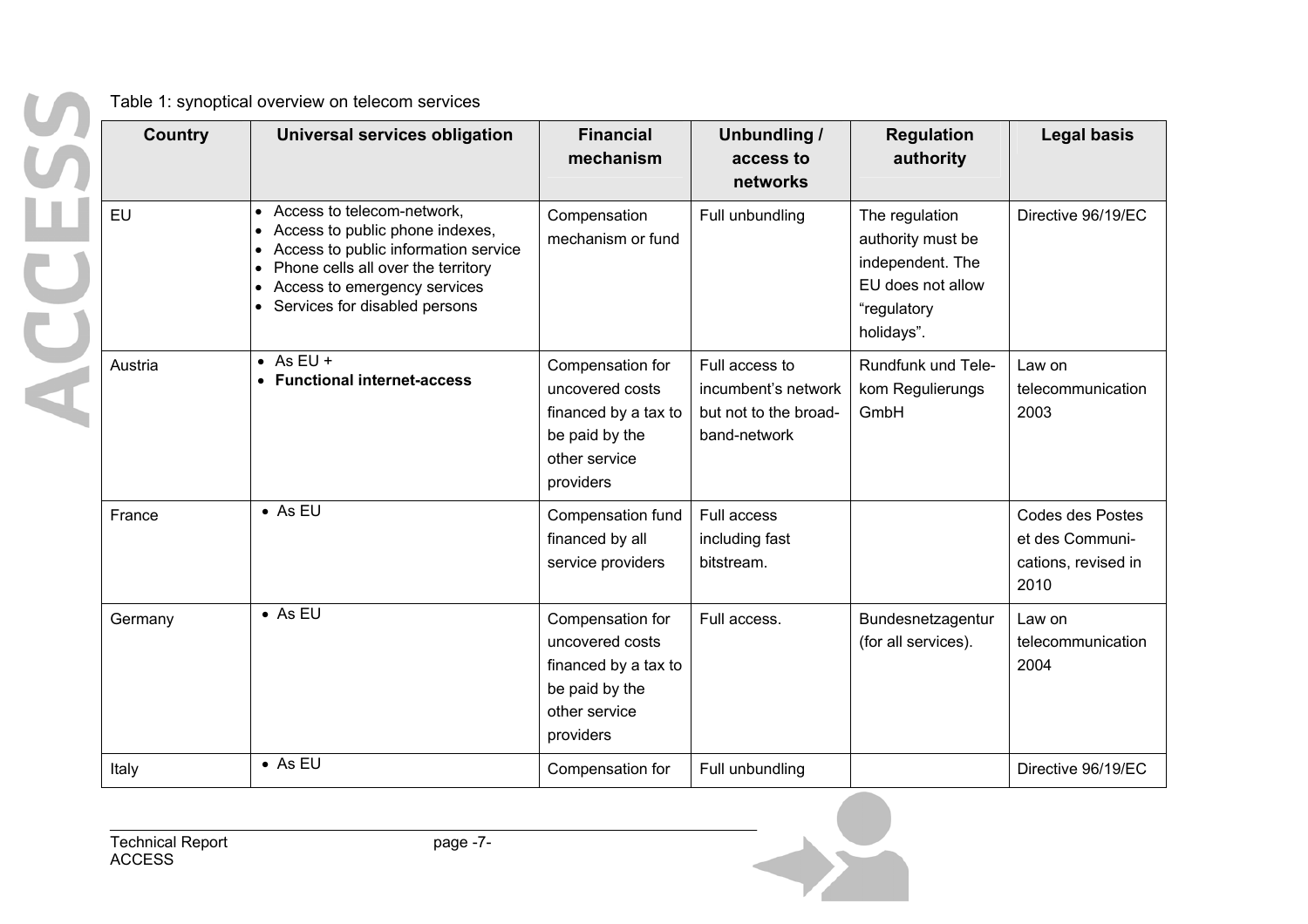|             |                                                            | uncovered costs<br>financed by a tax to<br>be paid by the<br>other service<br>providers                     |                                                                                                             |                                                                   |                                     |
|-------------|------------------------------------------------------------|-------------------------------------------------------------------------------------------------------------|-------------------------------------------------------------------------------------------------------------|-------------------------------------------------------------------|-------------------------------------|
| Slovenia    | $\bullet$ As EU                                            | Compensation for<br>uncovered costs<br>financed by a tax to<br>be paid by the<br>other service<br>providers |                                                                                                             |                                                                   |                                     |
| Switzerland | $\bullet$ As EU +<br><b>Broad-band access</b><br>$\bullet$ | Compensation for<br>uncovered costs<br>financed by a tax to<br>be paid by the<br>other service<br>providers | Full access to<br>incumbent's<br>network, unbundling<br>of fast bitstream-<br>access limited for 4<br>years | ComCom a<br>independent<br>authority. Only ex<br>post regulation. | Law on<br>telecommunication<br>1997 |

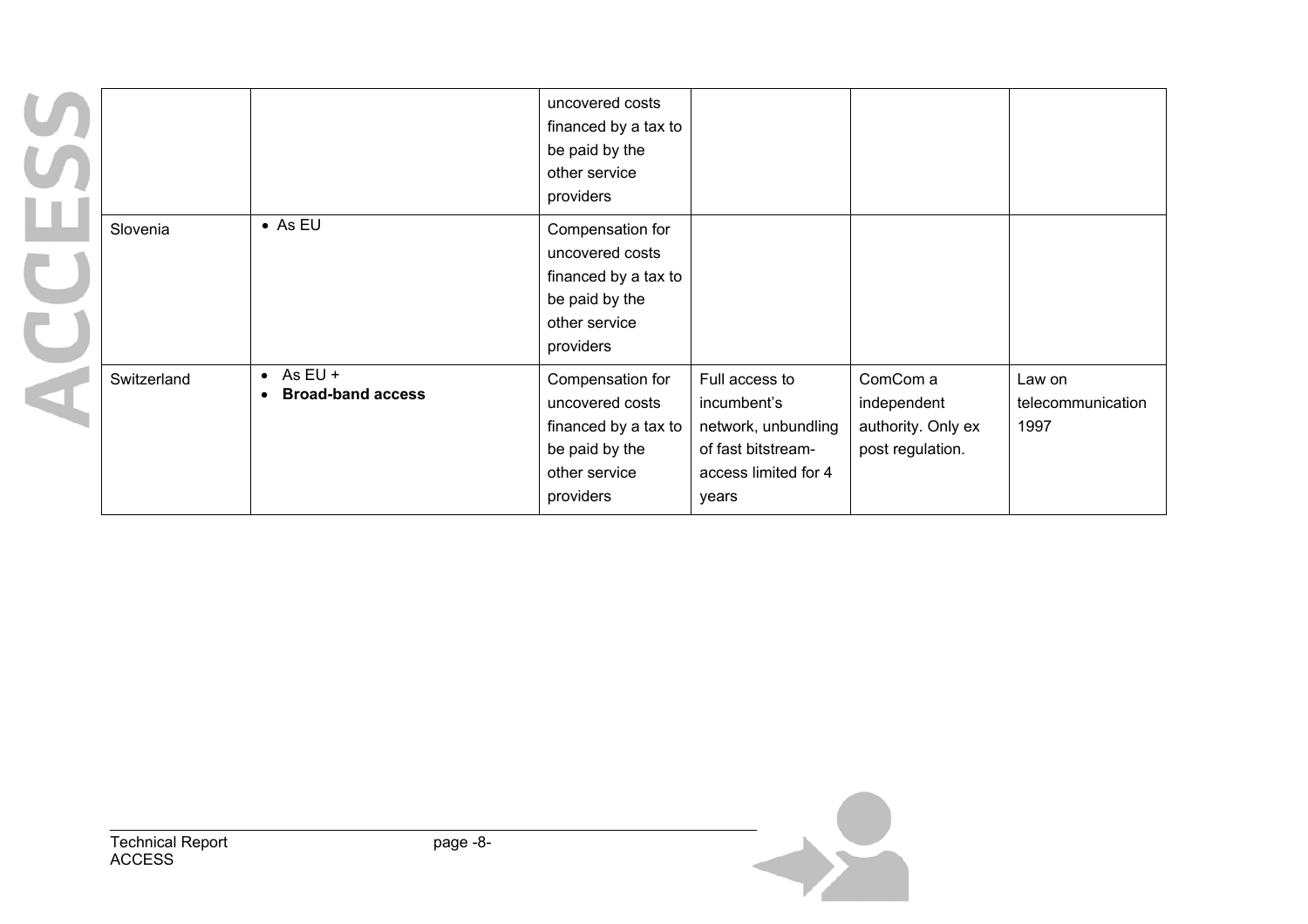The EU is strongly pushing broadband. But this action is not done within the telecom-regulation but within the cohesion policy. With the Digital Agenda (COM(2010) 245) the EU wants to grant access to broadband to 100% of the population until 2013. Until 2020, all households should receive access to over 30 MB/s and for 50% of the households, more than 100 MB/s should be possible. The EU does not specify which technology should be used for this (technology neutral). Member states are requested to establish broadband strategies. Finances shall be provided by the cohesion policy.

The universal services in telecom (fixed phone lines) are well provided in all countries. The huge challenge for the future and especially for rural areas is the provision of broadband services. Data below are mostly taken from the European Commission's Europe's digital competitiveness report (SEC(201)627).

**Austria:** Fixed broadband penetration is increasing at a low rate, Austria still being below the EU average. This is partly offset by the relatively large take-up of mobile internet, especially on laptops. DSL coverage is at 94% of the total population. It is only at 83% in rural areas.

**France:** France Télécom has begun to provide FTTH in bigger cities. The coverage with DSL is 100% of the population. Wireless broadband connections are seen as an alternative to fibre optics in rural areas.

**Germany:** Deutsche Telecom is building FTTH- and VDSL- networks mainly in urban areas. The national broadband strategy aims at delivering a broadband-access (small broadband) to all households by end 2010 and an access of at least 50 MB/s to 75% of all households by 2014. In rural areas, mobile technologies shall help to bridge the gap. Regional projects can be supported with max. 200.000 Euros per project respective 150 Mio. Euros in total. The aim of equipping alls households with broadband by end 2010 was not achieved. (www.breitbandatlas.de). DSL coverage was at 97% in 2009. 85% of those lines have a capacity over 2 MB/s.

**Italy:** DSL coverage is at 96% of total population. In rural areas, this drops to 84%. Broadband population penetration is lower than the EU average. In 2009, the upward trend in broadband penetration slowed down. Only 53 % of households have an internet connection, but 74 % of the connections are broadband. For enterprises, the situation is much better: penetration is 84%, above the EU average of 83%. In wireless broadband, Italy's performance is around the average for the EU. On the other hand, Italy has a well-established mobile market with encouraging developments in mobile broadband.

**Slovenia:** DSL coverage is at 93% of total population. In rural areas, this drops to 85%. Only a minority of broadband subscribers have speeds of at least 2 Mb/s.

**Switzerland:** 98% of all households are theoretically covered by ADSL-Standard (600 kb/s). The rollout of fibre optics is starting in urban areas. It will take up to 15 years to equip rural areas with fibre optics as well. Discussions are therefore ongoing at political level on how to speed up that process.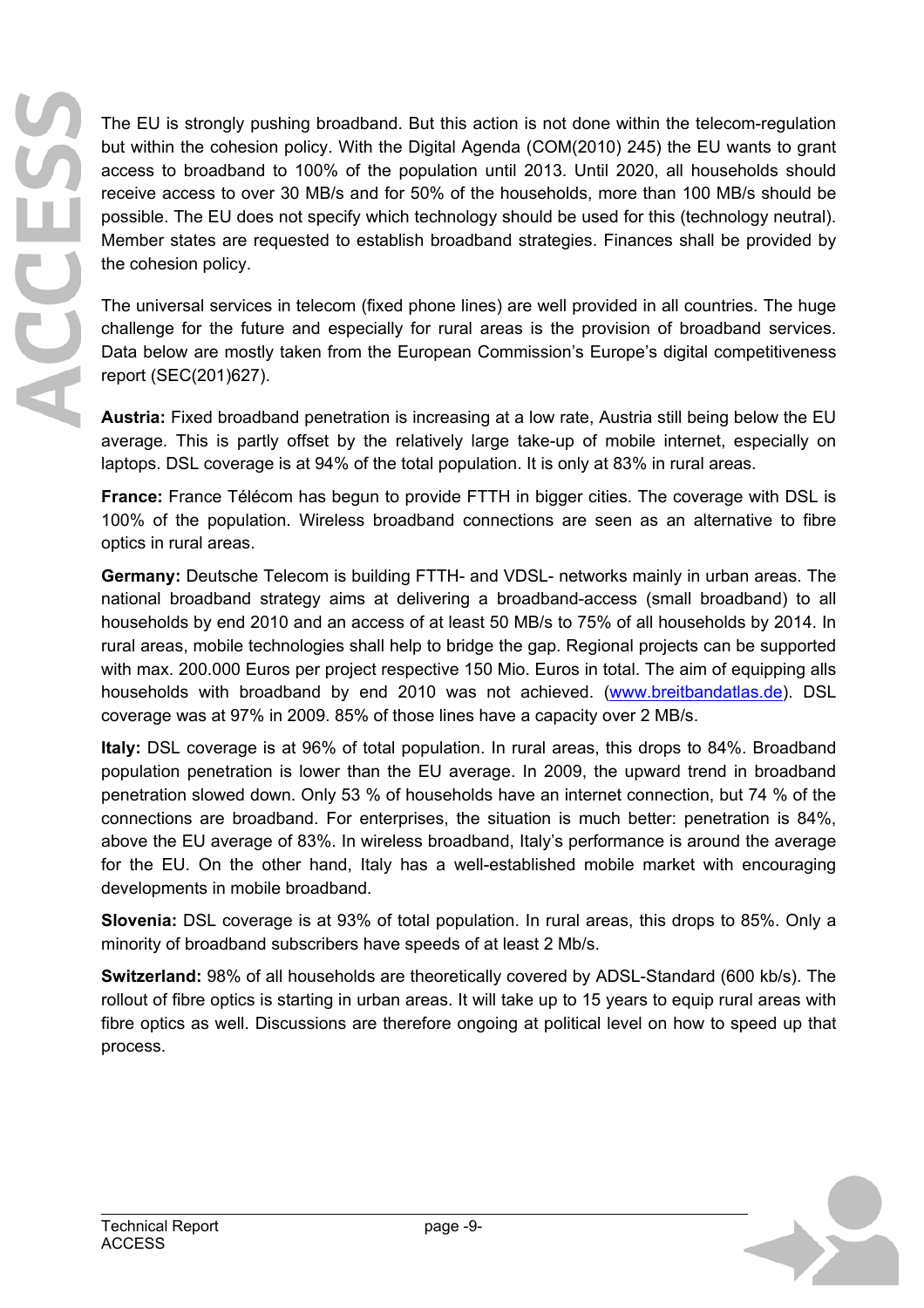## **2.2. Postal services**

The EU has completely opened the postal market as of January  $1<sup>st</sup>$  2011. Some countries, mainly in Eastern Europe, have been provided with a longer deadline until January  $1<sup>st</sup>$  2013 at latest. Some countries like Germany (in 2008) and the UK had completely opened their postal market some years before 2011. Others like Austria, France and Italy have opened their market in accordance with the EU-obligation. Those countries had to adapt their laws in 2010 or elaborate completely new laws. The Swiss Parliament has voted in winter 2010 against a complete opening of the market. The national provider Swiss Post maintains a monopole of letters until 50 grams.

The Universal service covers letters until 2 kg and parcels until 20 kg in accordance to the EUdirective. Only Switzerland has added payment services to the universal services obligation. A dedicated Service provider can be obliged by law to deliver the universal service as is the case e.g. in France and Switzerland. In other countries like Germany and Austria the service can be put for tender if the providers do not assume the universal service. If the universal service is in deficit, the EU-directive foresees two options: Either subsidies by governments or a compensation fund. Most countries have foreseen a compensation fund, where all service providers would have to pay. But this scheme has not yet been put into practice.

The prescriptions for postal offices are very different from country to country. Most countries allow the flexibility to combine postal services with other services like grocery shops or tourism offices. The service is then not run by personnel of the post but by specially trained private persons (e.g. shop owners).

The closure of postal offices is of deep concern for municipal authorities, as it affects the attractiveness and functionality of villages. Postal offices are often perceived as a symbol of SGI and are a point for social contact. But only in Austria and Switzerland the national laws foresee a special role for the municipalities in the restructuring process.

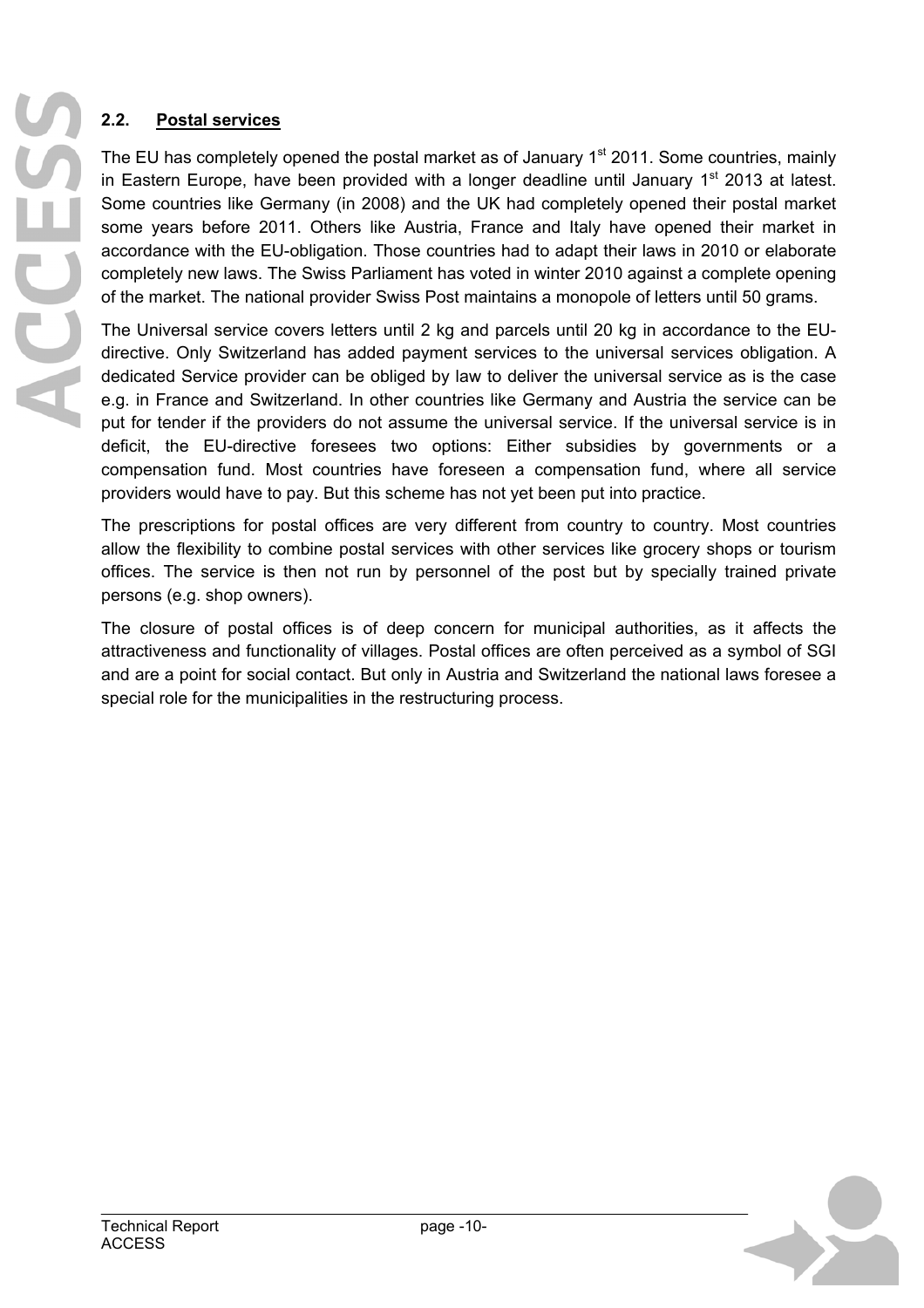| Country | <b>Universal services</b><br>obligation                                                                                  | <b>Financial</b><br>mechanism                                                 | <b>Prescriptions</b><br>for postal<br>offices                                                                                                                                                                                                                                                    | <b>Regulation authority</b>                                                                                                                                                           | Influence of<br>municipalities                                                                                             | <b>Legal basis</b>                                            |
|---------|--------------------------------------------------------------------------------------------------------------------------|-------------------------------------------------------------------------------|--------------------------------------------------------------------------------------------------------------------------------------------------------------------------------------------------------------------------------------------------------------------------------------------------|---------------------------------------------------------------------------------------------------------------------------------------------------------------------------------------|----------------------------------------------------------------------------------------------------------------------------|---------------------------------------------------------------|
| EU      | Letters until max. 2 kg<br>and parcels until max.<br>20 kg.                                                              | Member states<br>can chose<br>between subsidies<br>or a compensation<br>fund. | No prescription.                                                                                                                                                                                                                                                                                 | Must be completely<br>independent from<br>ministries and from<br>service providers.                                                                                                   | No prescription.                                                                                                           | Directive 2008/6/EC                                           |
| Austria | Letters until 2 kg and<br>parcels until 20 kg.                                                                           | Compensation<br>fund if universal<br>service is<br>deficitary.                | Min, 1'650 postal<br>offices all over the<br>country.<br>Accessible for 90%<br>for the inhabitants<br>of cities larger than<br>10'000 inhabitants<br>within 2'000 m and<br>in all other areas<br>within 10'000 m.<br>Letter boxes must<br>be accessible<br>within 1'000 m in<br>urbanised areas. | Rundfunk und Telekom<br>Regulierungs GmbH<br>and Post-Control-<br>Comission. Advisory<br>board on postal offices<br>composed of<br>representatives from<br>municipalities and cities. | In case of closure of<br>postal offices, an<br>agreed solution has to<br>be found with the<br>concerned<br>municipalities. | Postal law 2010                                               |
| France  | Letters until 2 kg and<br>parcels until 20 kg. To<br>be delivered on every<br>working day. La Poste<br>has obligation to | Compensation<br>fund if universal<br>service is<br>deficitary.                | Network of access<br>points (actually<br>17'000).<br>Reachable for 95%<br>of population within                                                                                                                                                                                                   | Independent authority                                                                                                                                                                 | None                                                                                                                       | Codes des Postes et<br>des Communications,<br>revised in 2010 |

Table 2: synoptical overview on postal services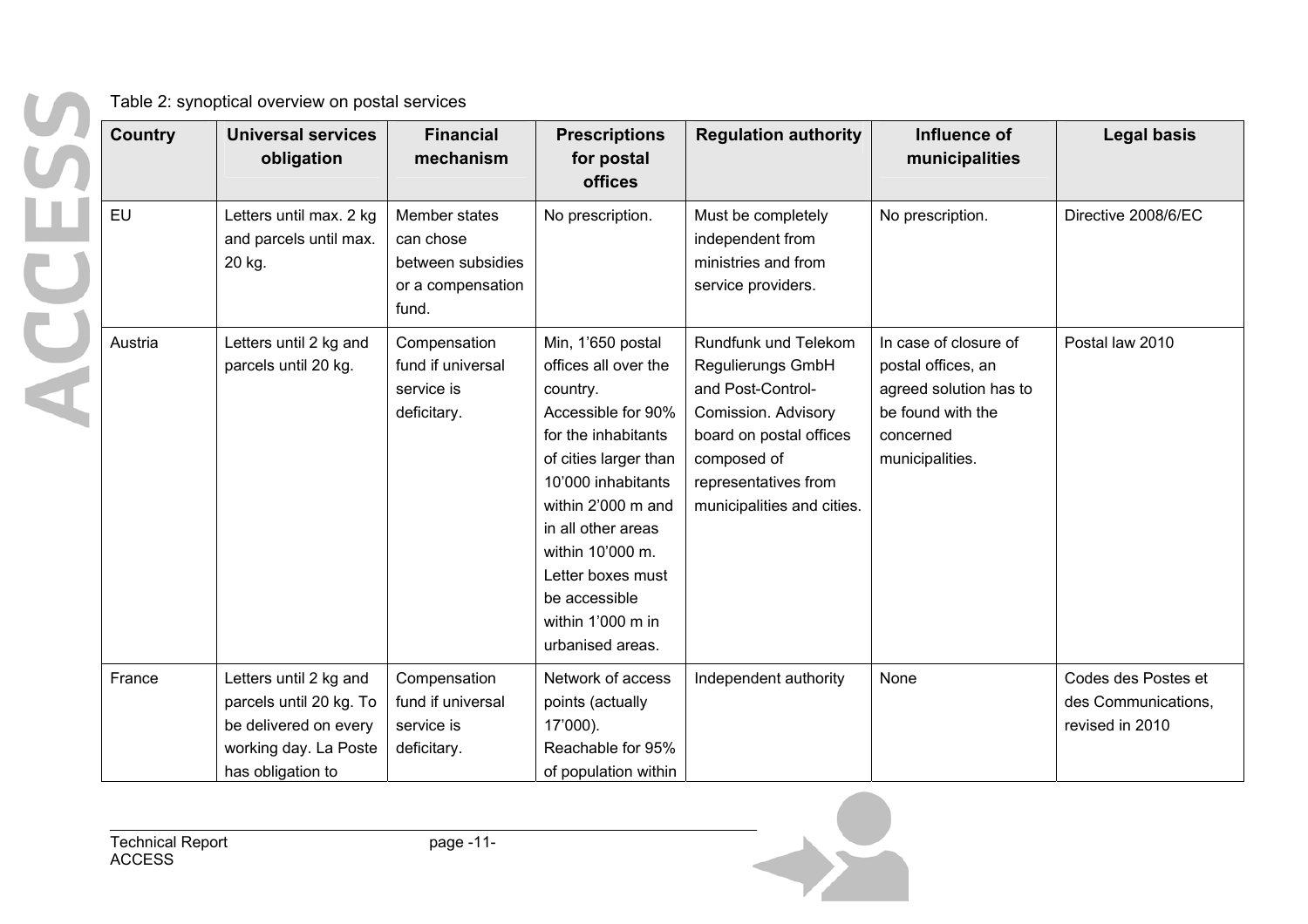|         | provide the service by<br>law for 15 years.                                                                                                                                                                                                         |                                                                | 10 km. Min. 1<br>access point per<br>locality of 10'000<br>inhabitants.                                                                                                                                                                             |                                                                                                                          |       |                                                                                                                |
|---------|-----------------------------------------------------------------------------------------------------------------------------------------------------------------------------------------------------------------------------------------------------|----------------------------------------------------------------|-----------------------------------------------------------------------------------------------------------------------------------------------------------------------------------------------------------------------------------------------------|--------------------------------------------------------------------------------------------------------------------------|-------|----------------------------------------------------------------------------------------------------------------|
| Germany | Letters until 2 kg and<br>parcels until 20 kg. To<br>be delivered at least<br>once on every<br>working day.<br>Providers receive a<br>license. Universal<br>service can be<br>opened for tenders if<br>the service is not<br>sufficiently provided. | Compensation<br>fund if universal<br>service is<br>deficitary. | Min. 12'000<br>stationary offices<br>(postal offices or<br>agencies) all over<br>the country. In<br>rural areas min. 1<br>stationary office<br>per 80 sqkm.<br>Letter boxes in<br>urbanised areas<br>reachable in a<br>distance of max.<br>1'000 m. | Bundesnetzagentur (for<br>all services).                                                                                 | None  | Postal law 1997                                                                                                |
| Italy   | Letters until 2 kg and<br>parcels until 20 kg.                                                                                                                                                                                                      | Compensation<br>fund if universal<br>service is<br>deficitary. | Postal offices<br>accessible for 75 /<br>92,5 / 97,5% of the<br>population within 3<br>/ 5 / 6 km. Postal<br>offices to be<br>provided in min.<br>96% of all<br>municipalities.<br>They have to be<br>open on at least 3<br>days and min. 18        | No special agency. The<br>ministry for<br>communication is the<br>regulation authority<br>(contradiction to EU-<br>law). | None. | Directive 2008/6/EC is<br>applied directly.<br>Directive of 2003 on the<br>application of the EU-<br>directive |

ſ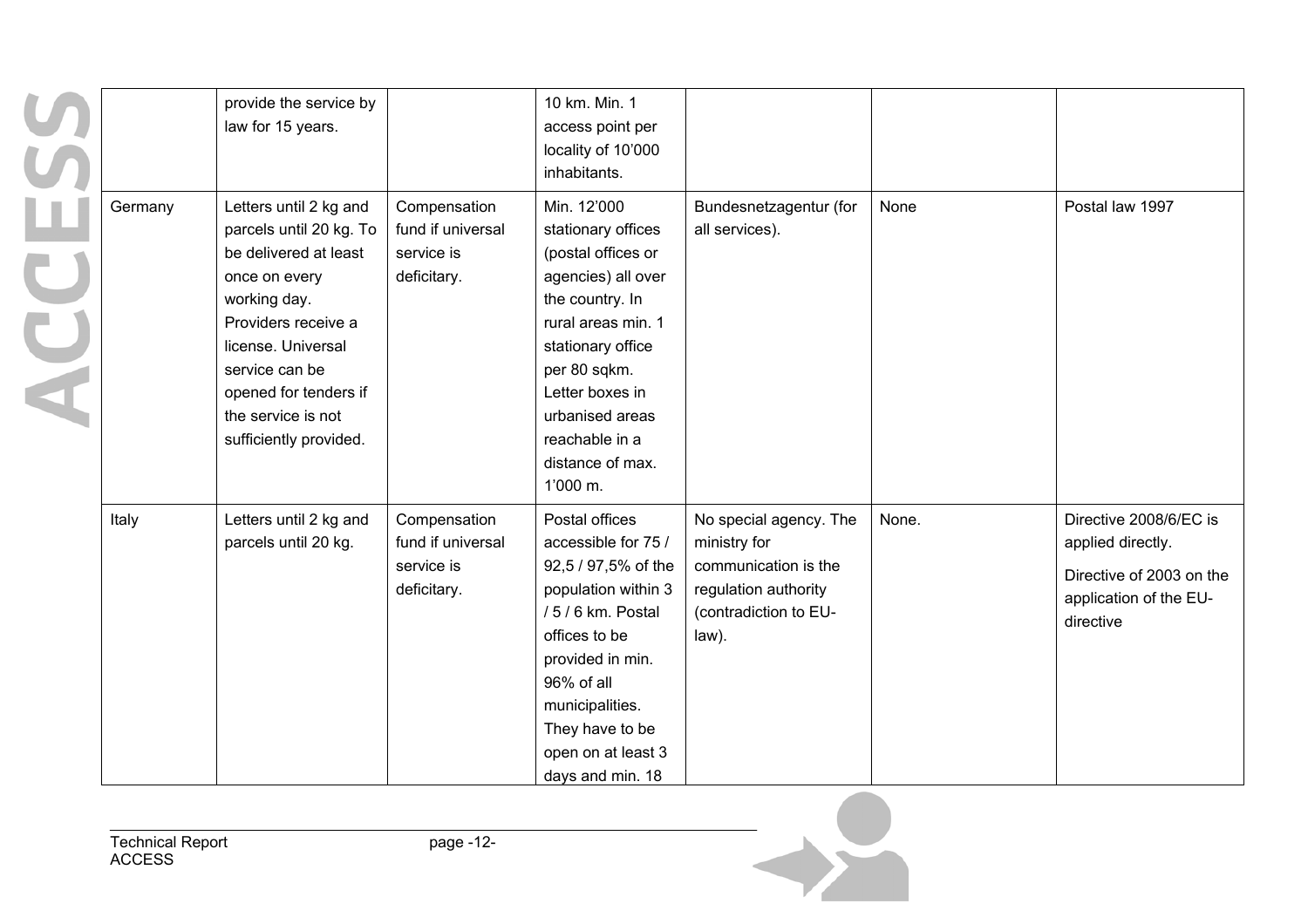|             |                                                                                                                                                                                                                        |                                                                | hours.                                                                                                                                                                                                               |                                                                       |                                                                                                                  |                                                  |
|-------------|------------------------------------------------------------------------------------------------------------------------------------------------------------------------------------------------------------------------|----------------------------------------------------------------|----------------------------------------------------------------------------------------------------------------------------------------------------------------------------------------------------------------------|-----------------------------------------------------------------------|------------------------------------------------------------------------------------------------------------------|--------------------------------------------------|
| Slovenia    | Letters until 2 kg and<br>parcels until 20 kg.<br>Delivery of mail at<br>least 5 days a week.                                                                                                                          | Compensation<br>fund if universal<br>service is<br>deficitary. | Obligation for<br>postal offices all<br>over the country.                                                                                                                                                            | Strong regulation<br>authority. Can influence<br>legislative process. |                                                                                                                  |                                                  |
| Switzerland | Swiss Post is obliged<br>by law to provide<br>letters, parcels and<br>newspapers on at<br>least 5 working days<br>per week as well as<br>services for<br>payments. Monopole<br>for Swiss Post of<br>letters until 50g. | Monopoly                                                       | Postal offices or<br>agencies to be<br>provided all over<br>the country.<br>Accessible for 90%<br>of the population<br>within 20 minutes<br>by foot or public<br>transport. Min. 1<br>letter box per<br>municipality | PostCom. Ex post<br>regulation.                                       | Have to be contacted<br>prior to closure of postal<br>offices. Can call upon<br>PostCom if they do not<br>agree. | Postal law 2010 (to<br>enter into force in 2011) |

 $\overline{\phantom{a}}$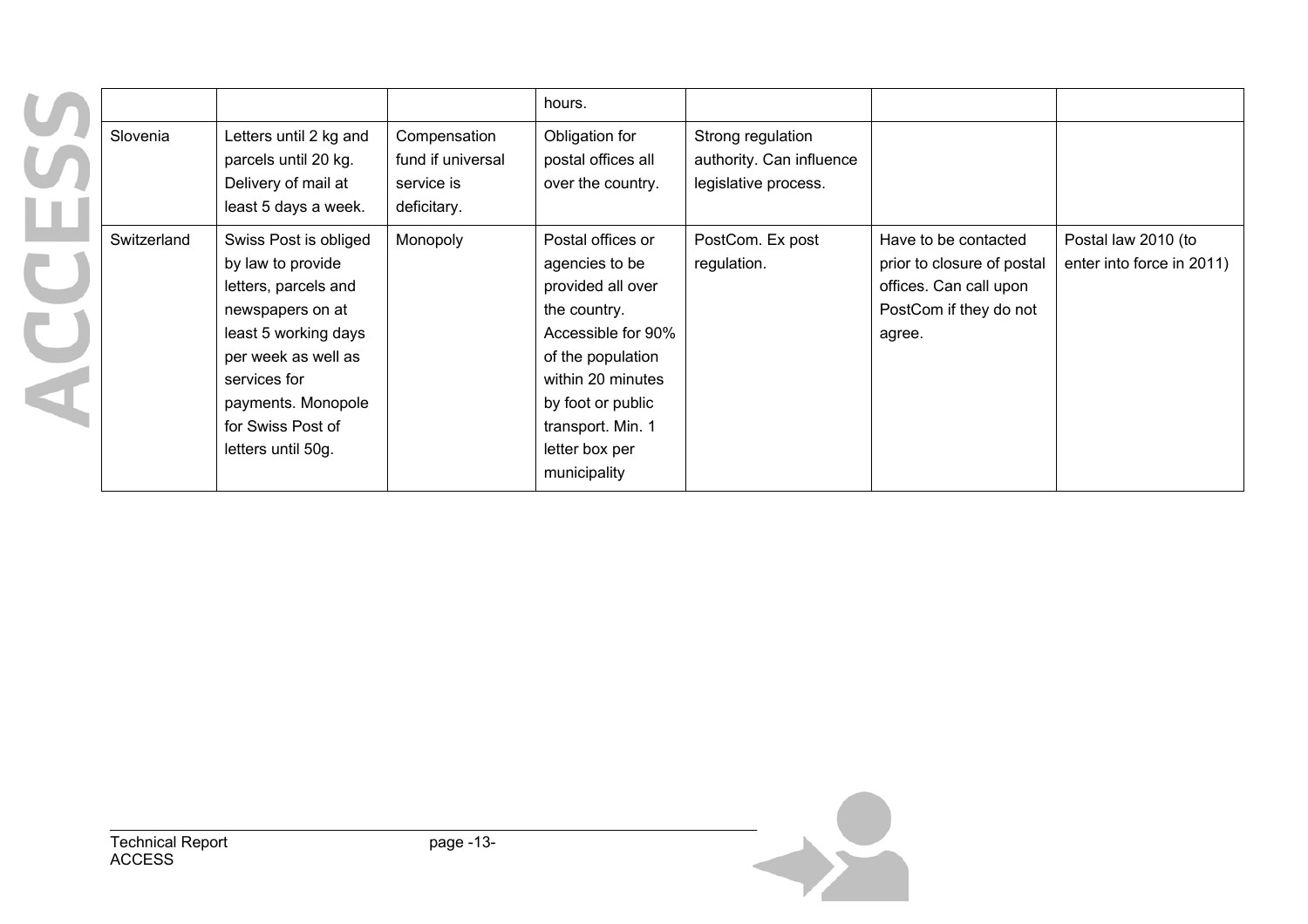## **2.3. Public transport**

The EU and its member states do not have any special legal framework SGI in public transports. In Switzerland, the federal law on railways indicates, that every municipality with at least 100 inhabitants must be served by public transport (bus, cableway or railway). This is one of the reasons, which has led to the very dense network of pubic transports in Switzerland.

In most countries, public transport comes under the responsibility of regional and local authorities. They will put the respective lines for tender and then order (and pay) the services. This allows a certain element of market also in local and regional transports.

The regulatory separation between infrastructure and service provision can have impacts on the quality of public transports. The case of the UK is well known, where a complete separation has led to decaying infrastructures. The EU requests for independent regulation authorities, but this has not been applied in some countries

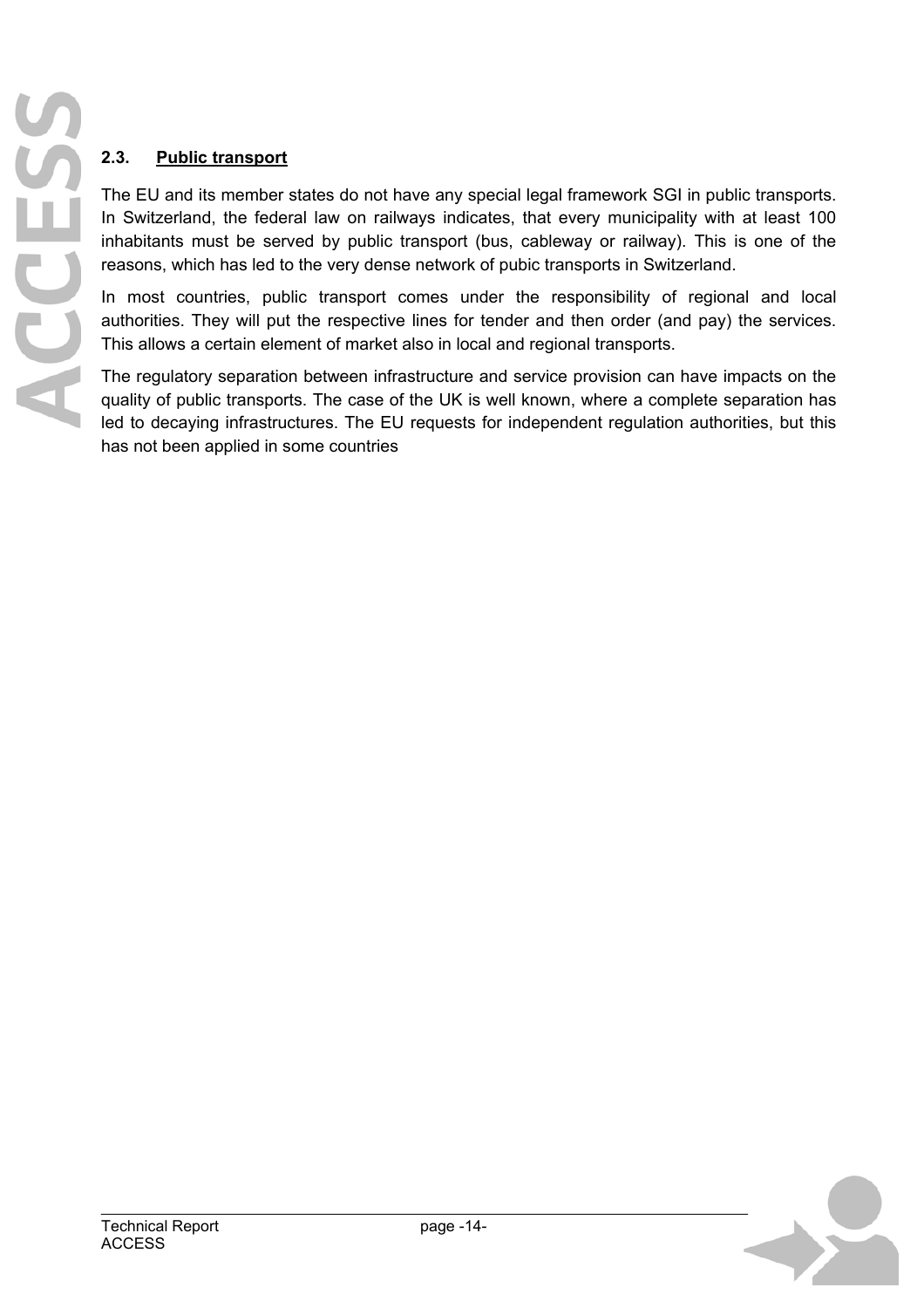ACCES

Table 3: synoptical overview on public transport

| <b>Country</b> | <b>Universal services obligation</b>                                                                                                                      | <b>Financial</b><br>mechanism                                                                                           | <b>Role of different</b><br>actors                                                                    | <b>Regulation</b><br>authority                   | <b>Legal basis</b>              |
|----------------|-----------------------------------------------------------------------------------------------------------------------------------------------------------|-------------------------------------------------------------------------------------------------------------------------|-------------------------------------------------------------------------------------------------------|--------------------------------------------------|---------------------------------|
| <b>EU</b>      | None                                                                                                                                                      | Public tendering or<br>subsidies.                                                                                       | Financial but not<br>obligatory<br>organisational<br>separation of<br>infrastructure and<br>services. | Independent<br>regulation authority<br>requested | <b>Directive</b><br>2001/14EC   |
| Austria        | Federal government orders public<br>transport on national level for several<br>years. Länder and municipalities order<br>and finance regional transports. | Principle of<br>tendering and<br>ordering. Strong<br>position of<br>Österreichische<br>Bundesbahnen<br>including Busses | Financial but not<br>organisational<br>separation of<br>infrastructure and<br>services.               |                                                  | Law on railways<br>1957         |
| France         | Delegated to regions                                                                                                                                      | Delegated to<br>regions.<br>Programme<br>contracts between<br>regions and<br>national<br>government.                    | Regions are the<br>main actors                                                                        |                                                  |                                 |
| Germany        | None at federal level. Delegated to<br>Länder and municipalities.                                                                                         | Principle of<br>tendering and<br>ordering                                                                               | Full separation of<br>infrastructure and<br>services. Full<br>access to                               | Bundesnetzagentur                                | General law on<br>railways 1993 |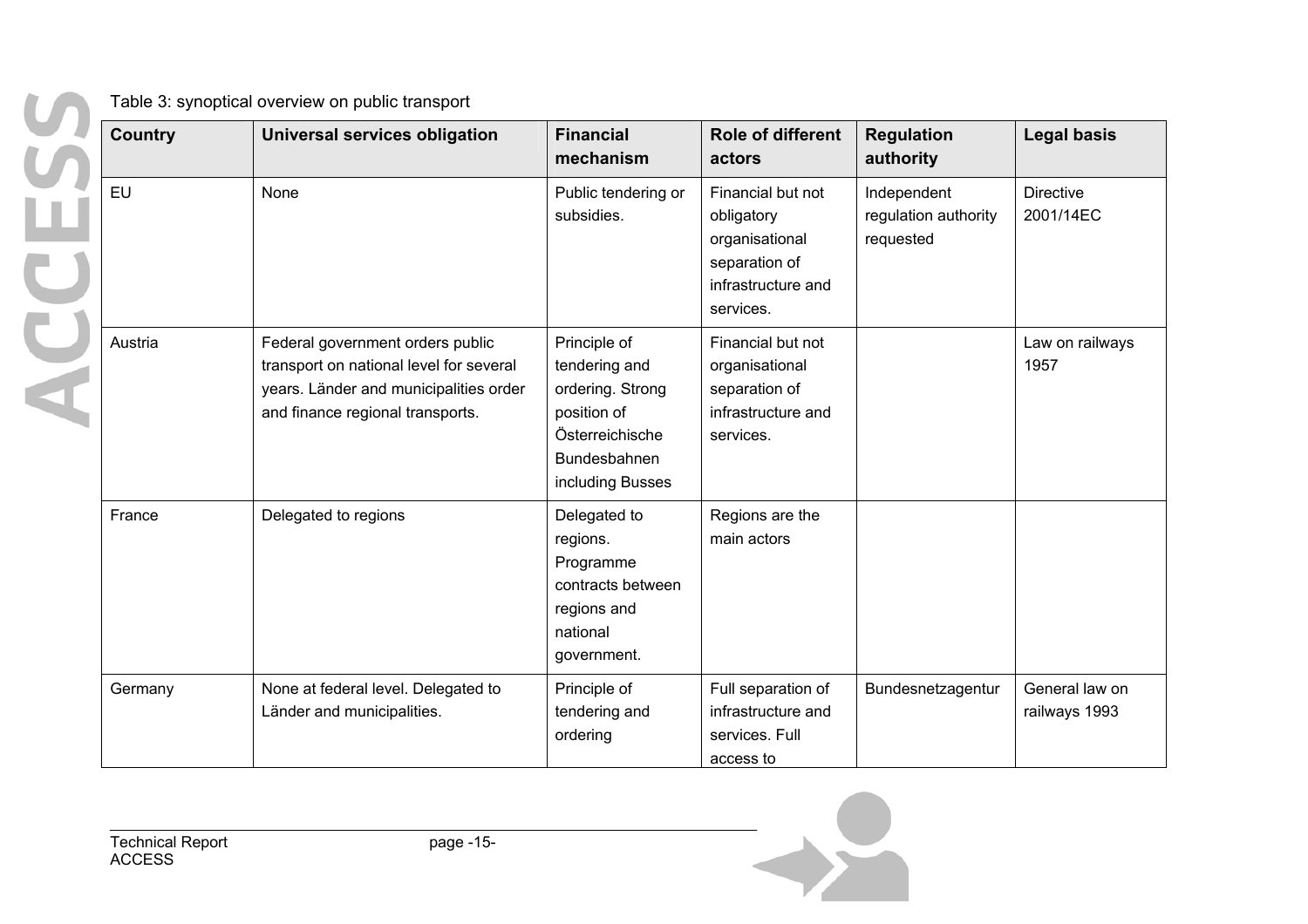|   |             |                                                                                                                                                         |                                                                                                                                                | infrastructures.                                                                                                                                                                                                                                                                                                                 |                                                                                                     |                         |
|---|-------------|---------------------------------------------------------------------------------------------------------------------------------------------------------|------------------------------------------------------------------------------------------------------------------------------------------------|----------------------------------------------------------------------------------------------------------------------------------------------------------------------------------------------------------------------------------------------------------------------------------------------------------------------------------|-----------------------------------------------------------------------------------------------------|-------------------------|
| U | Italy       | Delegated to regions. Some general<br>criteria fixed on national level e.g.<br>access to public administrations,<br>schools reduction of emissions etc. | Programme<br>contracts between<br>regions and<br>national govern-<br>ment. Each region<br>should establish a<br>fund for financing<br>the SGI. | National: public<br>transports across<br>borders and<br>interregional.<br>Regional public<br>transports fully<br>delegated to<br>regions and pro-<br>vinces. Regions<br>elaborate pro-<br>gramme contracts<br>with national<br>government and<br>receive subsidies<br>based on them for<br>the operation and<br>for investments. |                                                                                                     | Ordinance from<br>1997  |
|   | Slovenia    |                                                                                                                                                         |                                                                                                                                                |                                                                                                                                                                                                                                                                                                                                  |                                                                                                     |                         |
|   | Switzerland | Each settlement with at least 100<br>inhabitants must be deserved by public<br>transports. Cantons can fix a higher<br>level.                           | Cantons and<br>municipalities order<br>regional transport.<br>Compensation by<br>federal government<br>with $Ø$ 50%.                           | Principle of<br>tendering and<br>ordering. Financial<br>compensation by<br>federal<br>government,<br>Cantons and<br>municipalities.                                                                                                                                                                                              | No independent<br>regulation authority.<br>Federal ministry for<br>transports assumes<br>this task. | Law on railways<br>1957 |